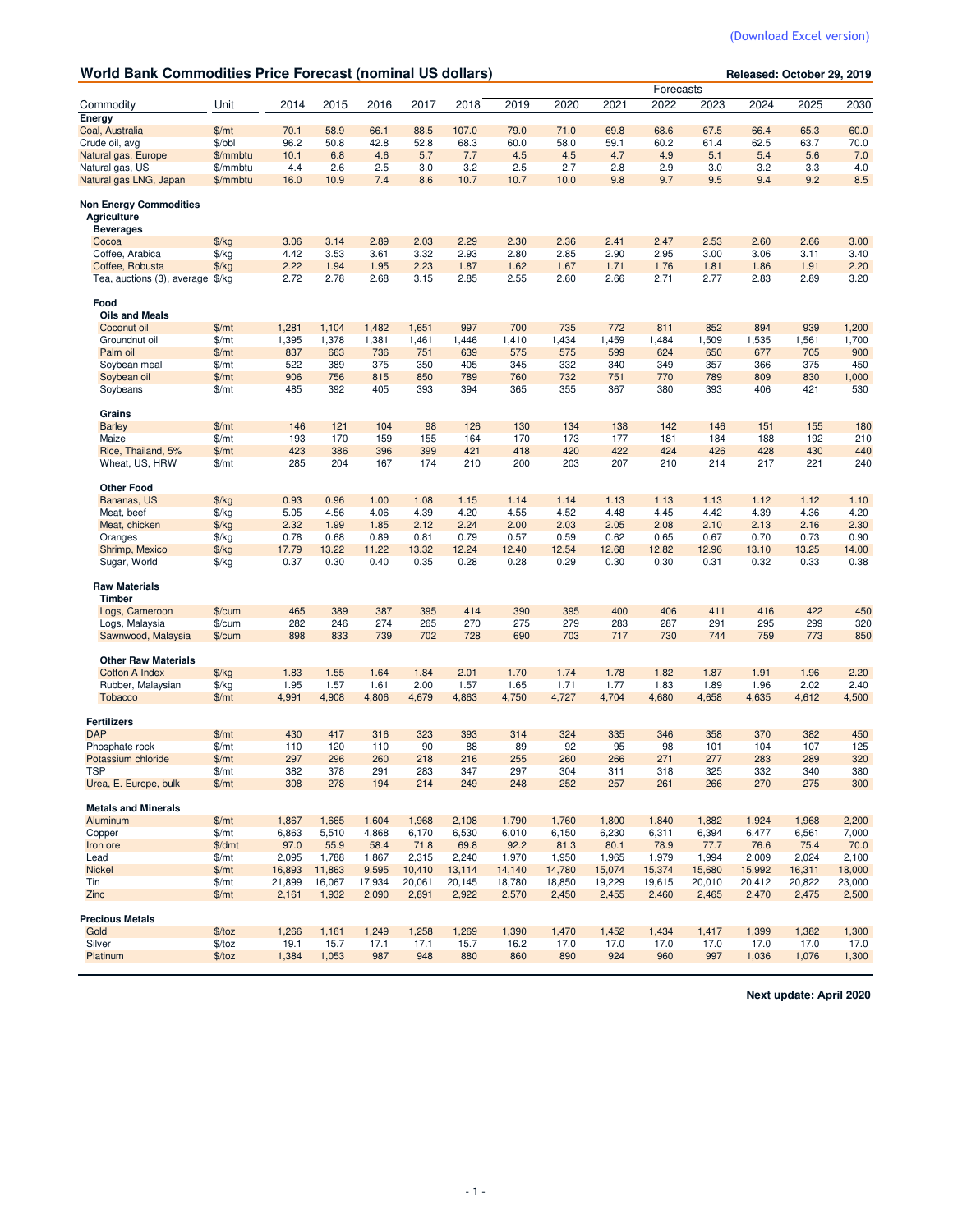|                                                                         |                                |               |               |               |               |               |               |               |               | Forecasts     |               |               |               | Released: October 29, 2019 |
|-------------------------------------------------------------------------|--------------------------------|---------------|---------------|---------------|---------------|---------------|---------------|---------------|---------------|---------------|---------------|---------------|---------------|----------------------------|
| Commodity                                                               | Unit                           | 2014          | 2015          | 2016          | 2017          | 2018          | 2019          | 2020          | 2021          | 2022          | 2023          | 2024          | 2025          | 2030                       |
| Energy                                                                  |                                |               |               |               |               |               |               |               |               |               |               |               |               |                            |
| Coal, Australia                                                         | \$/mt                          | 64.8          | 60.2          | 70.3          | 91.0          | 105.1         | 76.0          | 67.2          | 65.0          | 62.8          | 60.7          | 58.7          | 56.7          | 47.7                       |
| Crude oil, avg                                                          | \$/bbl                         | 88.9          | 51.9          | 45.5          | 54.3          | 67.1          | 57.8          | 54.9          | 55.0          | 55.1          | 55.2          | 55.3          | 55.3          | 55.6                       |
| Natural gas, Europe                                                     | \$/mmbtu                       | 9.3           | 7.0           | 4.9           | 5.9           | 7.5           | 4.3           | 4.3           | 4.4           | 4.5           | 4.6           | 4.7           | 4.9           | 5.6                        |
| Natural gas, US                                                         | \$/mmbtu                       | 4.0           | 2.7           | 2.7           | 3.0           | 3.1           | 2.4           | 2.6           | 2.6           | 2.7           | 2.7           | 2.8           | 2.9           | 3.2                        |
| Natural gas LNG, Japan                                                  | \$/mmbtu                       | 14.8          | 11.2          | 7.8           | 8.8           | 10.5          | 10.3          | 9.5           | 9.2           | 8.9           | 8.6           | 8.3           | 8.0           | 6.8                        |
| <b>Non Energy Commodities</b><br><b>Agriculture</b><br><b>Beverages</b> |                                |               |               |               |               |               |               |               |               |               |               |               |               |                            |
| Cocoa                                                                   | $\frac{f}{f}$                  | 2.83          | 3.20          | 3.07          | 2.09          | 2.25          | 2.21          | 2.23          | 2.25          | 2.26          | 2.28          | 2.29          | 2.31          | 2.38                       |
| Coffee, Arabica                                                         | $\frac{f}{f}$                  | 4.09          | 3.60          | 3.84          | 3.42          | 2.87          | 2.70          | 2.70          | 2.70          | 2.70          | 2.70          | 2.70          | 2.70          | 2.70                       |
| Coffee, Robusta                                                         | $\frac{f}{f}$                  | 2.05          | 1.98          | 2.08          | 2.29          | 1.84          | 1.56          | 1.58          | 1.59          | 1.61          | 1.63          | 1.65          | 1.66          | 1.75                       |
| Tea, auctions (3), average \$/kg                                        |                                | 2.51          | 2.84          | 2.86          | 3.24          | 2.80          | 2.45          | 2.46          | 2.47          | 2.48          | 2.49          | 2.50          | 2.51          | 2.54                       |
| Food<br><b>Fats and Oils</b>                                            |                                |               |               |               |               |               |               |               |               |               |               |               |               |                            |
| Coconut oil                                                             | \$/mt                          | 1,184         | 1,128         | 1,576         | 1,697         | 979           | 674           | 696           | 719           | 742           | 766           | 790           | 816           | 954                        |
| Groundnut oil                                                           | \$/mt                          | 1,289         | 1,408         | 1,468         | 1,502         | 1,420         | 1,357         | 1,358         | 1,358         | 1,357         | 1,357         | 1,357         | 1,356         | 1,351                      |
| Palm oil                                                                | \$/mt                          | 774           | 678           | 782           | 772           | 627           | 554           | 544           | 558           | 571           | 584           | 598           | 612           | 715                        |
| Soybean meal                                                            | \$/mt                          | 483           | 398           | 398           | 360           | 398           | 332           | 314           | 317           | 319           | 321           | 323           | 326           | 358                        |
| Soybean oil                                                             | \$/mt                          | 837           | 772           | 867           | 874           | 775           | 732           | 693           | 699           | 704           | 710           | 715           | 721           | 795                        |
| Soybeans                                                                | \$/mt                          | 448           | 401           | 431           | 404           | 387           | 351           | 336           | 342           | 348           | 353           | 359           | 365           | 421                        |
| Grains                                                                  |                                |               |               |               |               |               |               |               |               |               |               |               |               |                            |
| <b>Barley</b>                                                           | \$/mt                          | 135           | 124           | 111           | 100           | 124           | 125           | 127           | 128           | 130           | 132           | 133           | 135           | 143                        |
| Maize                                                                   | \$/mt                          | 178           | 173           | 169           | 159           | 161           | 164           | 164           | 165           | 165           | 166           | 166           | 167           | 167                        |
| Rice, Thailand, 5%                                                      | \$/mt                          | 391           | 394           | 421           | 410           | 413           | 402           | 398           | 393           | 388           | 383           | 378           | 373           | 350                        |
| Wheat, US, HRW                                                          | \$/mt                          | 263           | 209           | 177           | 179           | 206           | 193           | 192           | 192           | 192           | 192           | 192           | 192           | 191                        |
| <b>Other Food</b>                                                       |                                |               |               |               |               |               |               |               |               |               |               |               |               |                            |
| Bananas, US                                                             | $\frac{f}{g}$                  | 0.86          | 0.98          | 1.06          | 1.11          | 1.13          | 1.10          | 1.08          | 1.05          | 1.03          | 1.01          | 0.99          | 0.97          | 0.87                       |
| Meat, beef                                                              | $\frac{f}{g}$                  | 4.67          | 4.66          | 4.32          | 4.51          | 4.12          | 4.38          | 4.28          | 4.17          | 4.07          | 3.97          | 3.88          | 3.78          | 3.34                       |
| Meat, chicken                                                           | $\frac{f}{g}$                  | 2.15          | 2.03          | 1.97          | 2.18          | 2.20          | 1.93          | 1.92          | 1.91          | 1.90          | 1.89          | 1.88          | 1.87          | 1.83                       |
| Oranges                                                                 | $\frac{f}{g}$                  | 0.72<br>16.44 | 0.69          | 0.95<br>11.93 | 0.83<br>13.69 | 0.78          | 0.55          | 0.56<br>11.87 | 0.58          | 0.59<br>11.73 | 0.61          | 0.62<br>11.58 | 0.64          | 0.72<br>11.13              |
| Shrimp, Mexico<br>Sugar, World                                          | $\frac{f}{g}$<br>$\frac{f}{f}$ | 0.35          | 13.50<br>0.30 | 0.42          | 0.36          | 12.01<br>0.27 | 11.94<br>0.27 | 0.27          | 11.80<br>0.28 | 0.28          | 11.65<br>0.28 | 0.28          | 11.51<br>0.29 | 0.30                       |
| <b>Raw Materials</b>                                                    |                                |               |               |               |               |               |               |               |               |               |               |               |               |                            |
| <b>Timber</b>                                                           |                                |               |               |               |               |               |               |               |               |               |               |               |               |                            |
| Logs, Cameroon                                                          | $%$ /cum                       | 430           | 397           | 412           | 406           | 406           | 375           | 374           | 373           | 371           | 369           | 368           | 366           | 358                        |
| Logs, Malaysia                                                          | $%$ /cum                       | 261           | 251           | 292           | 273           | 265           | 265           | 264           | 263           | 262           | 261           | 260           | 259           | 254                        |
| Sawnwood, Malaysia                                                      | $%$ /cum                       | 830           | 851           | 786           | 722           | 715           | 664           | 666           | 667           | 668           | 669           | 670           | 671           | 676                        |
| <b>Other Raw Materials</b>                                              |                                |               |               |               |               |               |               |               |               |               |               |               |               |                            |
| <b>Cotton A Index</b>                                                   | $\frac{f}{g}$                  | 1.69          | 1.59          | 1.74          | 1.89          | 1.98          | 1.64          | 1.65          | 1.66          | 1.67          | 1.68          | 1.69          | 1.70          | 1.75                       |
| Rubber, Malaysian                                                       | $\frac{f}{g}$                  | 1.80          | 1.61          | 1.71          | 2.05          | 1.54          | 1.59          | 1.62          | 1.64          | 1.67          | 1.70          | 1.73          | 1.76          | 1.91                       |
| <b>Tobacco</b>                                                          | \$/mt                          | 4,611         | 5,015         | 5,111         | 4,810         | 4,774         | 4,573         | 4,474         | 4,379         | 4,282         | 4,188         | 4,096         | 4,005         | 3,577                      |
| <b>Fertilizers</b>                                                      |                                |               |               |               |               |               |               |               |               |               |               |               |               |                            |
| <b>DAP</b>                                                              | \$/mt                          | 397           | 426           | 336           | 332           | 386           | 302           | 307           | 312           | 317           | 322           | 327           | 332           | 358                        |
| Phosphate rock                                                          | \$/mt                          | 102           | 123           | 117           | 92            | 86            | 86            | 87            | 88            | 89            | 91            | 92            | 93            | 99                         |
| Potassium chloride                                                      | \$/mt                          | 274           | 303           | 277           | 224           | 212           | 245           | 246           | 247           | 248           | 249           | 250           | 251           | 254                        |
| <b>TSP</b><br>Urea, E. Europe, bulk                                     | $\frac{m}{2}$<br>\$/mt         | 353<br>285    | 386<br>284    | 310<br>206    | 291<br>220    | 340<br>245    | 286<br>239    | 287<br>239    | 289<br>239    | 291<br>239    | 292<br>239    | 294<br>239    | 295<br>239    | 302<br>238                 |
|                                                                         |                                |               |               |               |               |               |               |               |               |               |               |               |               |                            |
| <b>Metals and Minerals</b><br>Aluminum                                  | \$/mt                          | 1,725         | 1,701         | 1,706         | 2,023         | 2,070         | 1,723         | 1,666         | 1,675         | 1,684         | 1,692         | 1,701         | 1,709         | 1,749                      |
|                                                                         |                                |               |               |               |               |               |               | 5,821         |               |               | 5,749         |               | 5,698         | 5,565                      |
| Copper                                                                  | \$/mt                          | 6,340         | 5,631         | 5,177         | 6,342         | 6,411         | 5,786         |               | 5,800         | 5,774         |               | 5,724         |               |                            |
| Iron ore                                                                | \$/dmt                         | 89.6          | 57.1          | 62.1          | 73.8          | 68.5          | 88.8          | 77.0          | 74.6          | 72.2          | 69.9          | 67.7<br>1,775 | 65.5          | 55.6                       |
| Lead                                                                    | \$/mt                          | 1,936         | 1,827         | 1,985         | 2,379         | 2,200         | 1,896         | 1,846         | 1,829         | 1,811         | 1,793         |               | 1,757         | 1,669                      |
| Nickel                                                                  | \$/mt                          | 15,606        | 12,121        | 10,204        | 10,700        | 12,875        | 13,612        | 13,990        | 14,033        | 14,066        | 14,099        | 14,133        | 14,165        | 14,309                     |
| Tin                                                                     | \$/mt                          | 20,230        | 16,417        | 19,072        | 20,621        | 19,778        | 18,079        | 17,843        | 17,901        | 17,946        | 17,992        | 18,038        | 18,083        | 18,283                     |
| Zinc                                                                    | \$/mt                          | 1,996         | 1,974         | 2,223         | 2,972         | 2,869         | 2,474         | 2,319         | 2,285         | 2,251         | 2,216         | 2,183         | 2,149         | 1,987                      |
| <b>Precious Metals</b>                                                  |                                |               |               |               |               |               |               |               |               |               |               |               |               |                            |
| Gold                                                                    | \$/toz                         | 1,169         | 1,186         | 1,328         | 1,293         | 1,246         | 1,338         | 1,391         | 1,352         | 1,312         | 1,274         | 1,237         | 1,201         | 1,033                      |
| Silver                                                                  | \$/toz                         | 17.6          | 16.1          | 18.2          | 17.5          | 15.4          | 15.6          | 16.1          | 15.8          | 15.6          | 15.3          | 15.0          | 14.8          | 13.5                       |
| Platinum                                                                | \$/toz                         | 1,278         | 1,076         | 1,050         | 975           | 863           | 828           | 842           | 861           | 878           | 897           | 915           | 934           | 1,033                      |

**Next update: April 2020**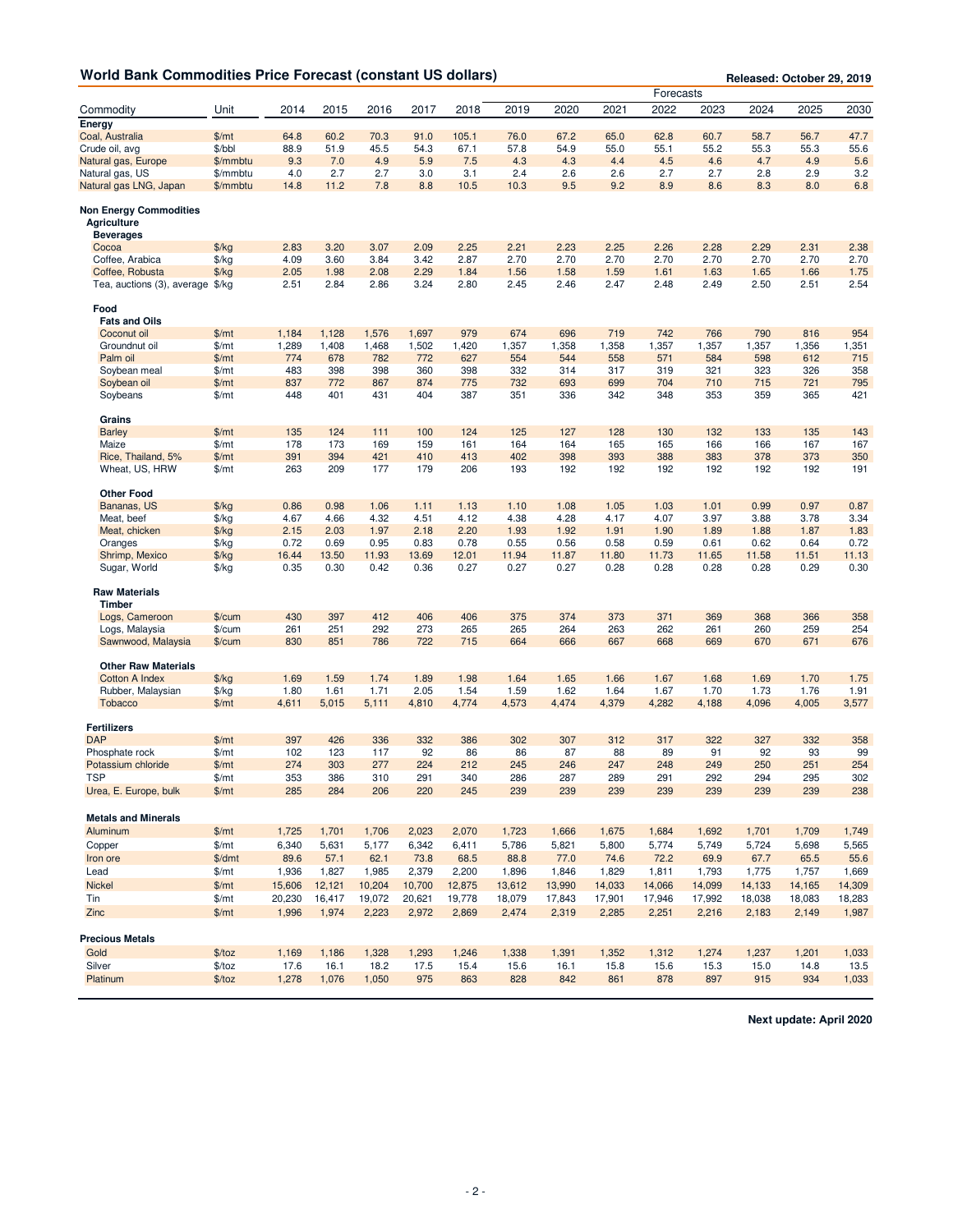| <b>World Bank Commodities Price Indices</b>         |       | Released: October 29, 2019 |       |       |       |       |       |       |           |       |       |       |       |
|-----------------------------------------------------|-------|----------------------------|-------|-------|-------|-------|-------|-------|-----------|-------|-------|-------|-------|
|                                                     |       |                            |       |       |       |       |       |       | Forecasts |       |       |       |       |
|                                                     | 2014  | 2015                       | 2016  | 2017  | 2018  | 2019  | 2020  | 2021  | 2022      | 2023  | 2024  | 2025  | 2030  |
| Price indices in nominal US dollars (2010=100)      |       |                            |       |       |       |       |       |       |           |       |       |       |       |
| Energy                                              | 118.3 | 64.8                       | 55.1  | 68.1  | 87.0  | 74.3  | 72.0  | 73.3  | 74.7      | 76.1  | 77.6  | 79.1  | 87.2  |
| Non-energy commodities                              | 96.5  | 81.6                       | 79.4  | 83.8  | 85.2  | 81.2  | 81.3  | 82.6  | 84.0      | 85.4  | 86.9  | 88.4  | 97.4  |
| Agriculture                                         | 101.9 | 87.9                       | 87.5  | 87.0  | 86.7  | 82.6  | 83.1  | 84.7  | 86.3      | 87.9  | 89.6  | 91.3  | 102.0 |
| <b>Beverages</b>                                    | 101.8 | 94.0                       | 91.3  | 83.1  | 79.1  | 74.9  | 76.6  | 78.3  | 80.0      | 81.8  | 83.6  | 85.4  | 95.3  |
| Food                                                | 106.0 | 88.5                       | 89.6  | 90.2  | 90.4  | 86.0  | 85.9  | 87.6  | 89.2      | 90.9  | 92.7  | 94.5  | 106.6 |
| Oils and Meals                                      | 106.3 | 84.4                       | 88.3  | 87.6  | 85.0  | 76.1  | 74.5  | 76.9  | 79.3      | 81.8  | 84.5  | 87.2  | 107.7 |
| Grains                                              | 104.1 | 87.1                       | 80.7  | 80.5  | 88.8  | 88.8  | 90.1  | 91.5  | 92.9      | 94.3  | 95.8  | 97.3  | 104.6 |
| Other food                                          | 107.3 | 95.1                       | 99.5  | 102.4 | 99.1  | 96.5  | 97.3  | 98.1  | 98.9      | 99.8  | 100.7 | 101.7 | 106.9 |
| Raw materials                                       | 91.9  | 83.3                       | 80.2  | 81.2  | 81.4  | 78.4  | 79.6  | 80.9  | 82.3      | 83.6  | 85.1  | 86.5  | 94.3  |
| Timber                                              | 104.9 | 96.1                       | 89.6  | 85.6  | 88.3  | 85.2  | 86.7  | 88.3  | 89.8      | 91.4  | 93.1  | 94.7  | 103.5 |
| <b>Other Raw Materials</b>                          | 77.7  | 69.3                       | 70.0  | 76.3  | 73.9  | 70.9  | 71.9  | 72.9  | 74.0      | 75.1  | 76.3  | 77.5  | 84.2  |
| Fertilizers                                         | 101.5 | 98.4                       | 77.8  | 74.3  | 82.5  | 82.0  | 83.8  | 85.6  | 87.5      | 89.4  | 91.3  | 93.3  | 103.9 |
| Metals and minerals a/                              | 84.8  | 66.9                       | 63.0  | 78.2  | 82.5  | 78.2  | 77.1  | 78.0  | 79.0      | 79.9  | 80.9  | 81.9  | 87.3  |
| Base Metals b/                                      | 89.0  | 73.6                       | 68.3  | 84.9  | 90.6  | 81.7  | 82.1  | 83.4  | 84.8      | 86.1  | 87.5  | 88.9  | 96.4  |
| <b>Precious Metals</b>                              | 101.1 | 90.6                       | 97.5  | 97.8  | 97.2  | 105.3 | 111.2 | 110.1 | 109.0     | 108.0 | 107.0 | 106.0 | 101.2 |
| Price indices in real 2010 US dollars (2010=100) c/ |       |                            |       |       |       |       |       |       |           |       |       |       |       |
| Energy                                              | 109.3 | 66.2                       | 58.5  | 70.0  | 85.4  | 71.5  | 68.1  | 68.3  | 68.4      | 68.5  | 68.6  | 68.7  | 69.3  |
| Non-energy commodities                              | 89.1  | 83.4                       | 84.4  | 86.1  | 83.7  | 78.2  | 76.9  | 76.9  | 76.9      | 76.8  | 76.8  | 76.8  | 77.4  |
| Agriculture                                         | 94.1  | 89.8                       | 93.0  | 89.4  | 85.1  | 79.5  | 78.7  | 78.8  | 78.9      | 79.0  | 79.2  | 79.3  | 81.1  |
| <b>Beverages</b>                                    | 94.0  | 96.0                       | 97.1  | 85.4  | 77.6  | 72.1  | 72.5  | 72.8  | 73.2      | 73.5  | 73.8  | 74.2  | 75.8  |
| Food                                                | 97.9  | 90.4                       | 95.3  | 92.7  | 88.8  | 82.8  | 81.4  | 81.5  | 81.6      | 81.8  | 81.9  | 82.1  | 84.7  |
| Oils and Meals                                      | 98.2  | 86.2                       | 93.9  | 90.0  | 83.5  | 73.3  | 70.5  | 71.5  | 72.6      | 73.6  | 74.7  | 75.7  | 85.6  |
| Grains                                              | 96.2  | 89.0                       | 85.8  | 82.8  | 87.1  | 85.5  | 85.3  | 85.2  | 85.0      | 84.8  | 84.7  | 84.5  | 83.2  |
| Other food                                          | 99.2  | 97.2                       | 105.8 | 105.3 | 97.3  | 92.9  | 92.1  | 91.3  | 90.5      | 89.7  | 89.0  | 88.3  | 85.0  |
| Raw materials                                       | 84.9  | 85.1                       | 85.3  | 83.4  | 79.9  | 75.4  | 75.4  | 75.3  | 75.3      | 75.2  | 75.2  | 75.1  | 74.9  |
| Timber                                              | 96.9  | 98.2                       | 95.3  | 87.9  | 86.7  | 82.0  | 82.1  | 82.2  | 82.2      | 82.2  | 82.2  | 82.3  | 82.3  |
| <b>Other Raw Materials</b>                          | 71.8  | 70.8                       | 74.4  | 78.5  | 72.6  | 68.2  | 68.0  | 67.9  | 67.7      | 67.6  | 67.4  | 67.3  | 66.9  |
| Fertilizers                                         | 93.7  | 100.5                      | 82.7  | 76.3  | 81.0  | 79.0  | 79.3  | 79.7  | 80.0      | 80.4  | 80.7  | 81.0  | 82.6  |
| Metals and minerals a/                              | 78.3  | 68.4                       | 67.0  | 80.4  | 81.0  | 75.3  | 73.0  | 72.7  | 72.3      | 71.9  | 71.5  | 71.1  | 69.4  |
| Base Metals b/                                      | 82.3  | 75.2                       | 72.6  | 87.3  | 88.9  | 78.6  | 77.7  | 77.7  | 77.5      | 77.4  | 77.3  | 77.2  | 76.6  |
| <b>Precious Metals</b>                              | 93.4  | 92.6                       | 103.6 | 100.6 | 95.4  | 101.3 | 105.2 | 102.5 | 99.8      | 97.1  | 94.5  | 92.0  | 80.4  |
| Inflation indices, 2010=100 d/                      |       |                            |       |       |       |       |       |       |           |       |       |       |       |
| MUV index e/                                        | 108.2 | 97.9                       | 94.0  | 97.3  | 101.9 | 103.9 | 105.6 | 107.4 | 109.3     | 111.2 | 113.2 | 115.1 | 125.8 |
| % change per annum                                  | (1.4) | (9.6)                      | (3.9) | 3.5   | 4.7   | 2.0   | 1.7   | 1.7   | 1.8       | 1.7   | 1.7   | 1.8   | 1.8   |
| <b>US GDP deflator</b>                              | 107.5 | 108.7                      | 110.1 | 111.8 | 114.2 | 116.0 | 118.1 | 120.5 | 122.9     | 125.4 | 127.9 | 130.4 | 144.0 |
| % change per annum                                  | 1.8   | 1.1                        | 1.3   | 1.6   | 2.1   | 1.5   | 1.8   | 2.0   | 2.0       | 2.0   | 2.0   | 2.0   | 2.0   |

Notes:<br>a/ Base metals plus iron ore<br>b/ Includes aluminum, copper, lead, nickel, tin and zinc<br>d/ Inflation indices are computed from unrounded data and deflated by the MUV index.<br>d/ Inflation indices for 2019-2030 are proje

**Next update: April 2020**